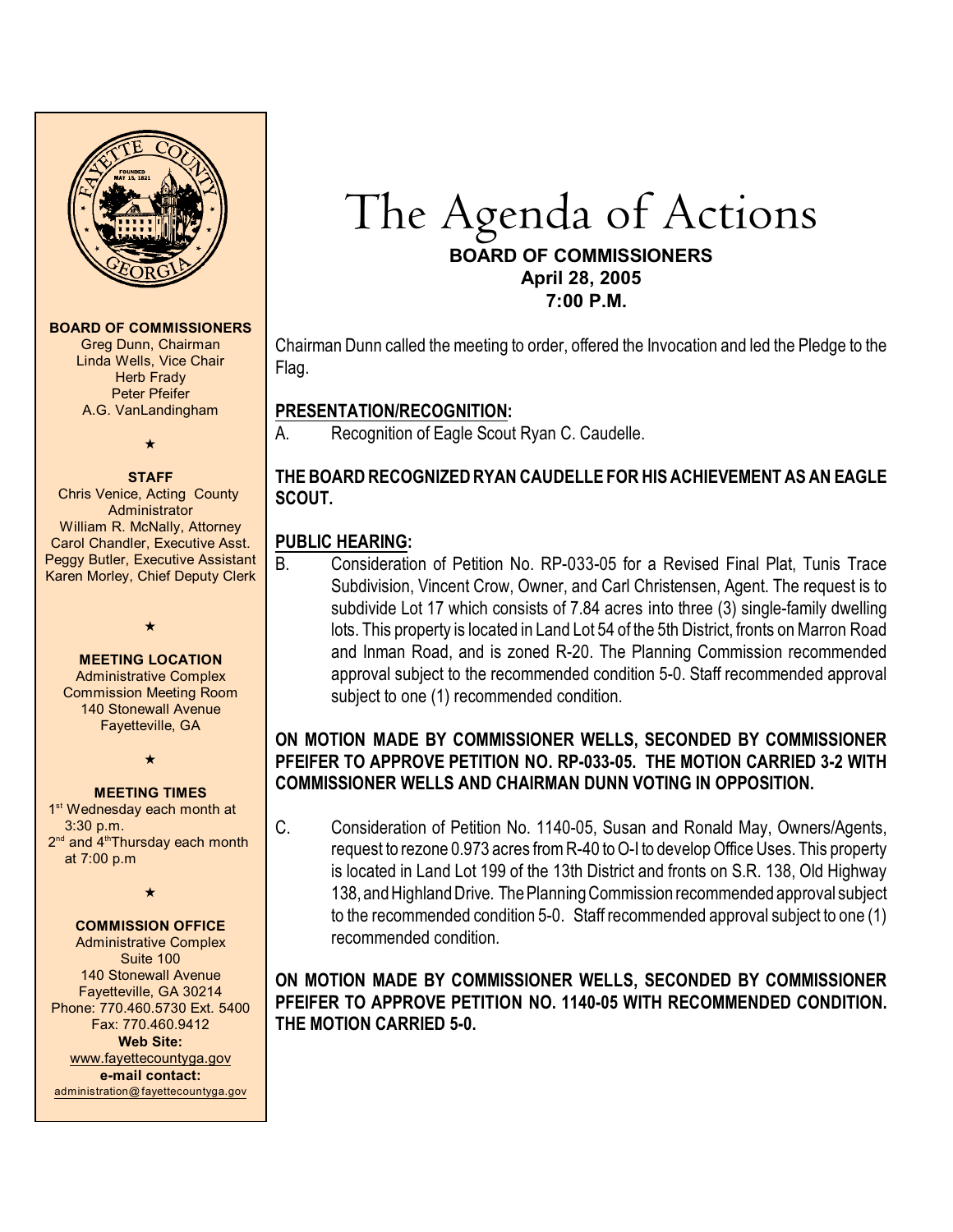#### **Agenda of Actions April 28, 2005 Page 2**

D. Consideration of Petition No. 1141-05, Robert and Donna Price, Owners, and Carl Lange and Melissa Harris, Agents, request to rezone 5.6381 acres from A-R to O-I to develop Office Uses. This property is located in Land Lot 18 of the 6th District and fronts on S.R. 74 South. The planning commission recommended approval subject to the recommended condition 5-0. Staff recommended approval subject to one (1) recommended condition.

### **ON MOTION MADE BY COMMISSIONER FRADY, SECONDED BY COMMISSIONER PFEIFER TO APPROVE PETITION NO. 1141-05 WITH ONE RECOMMENDED CONDITION. THE MOTION CARRIED 5-0.**

E. Consideration of proposed amendments to the Fayette County Zoning Ordinance regarding Article VII. Conditional Uses, Exceptions, and Modifications, 7-1.,B. Conditional Uses Allowed, 3. Automobile, Truck, Farm Equipment, or Motorcycle Sales and Repairs as presented by the Zoning Department. The Planning Commission recommended approval 5-0.

**ON MOTION MADE BY COMMISSIONER FRADY, SECONDED BY COMMISSIONER VANLANDINGHAM TO APPROVE THE AMENDMENTS TO THE FAYETTE COUNTY ZONING ORDINANCE REGARDING ARTICLE VII. CONDITIONAL USES, EXCEPTIONS, AND MODIFICATIONS 7-1,B. CONDITIONAL USES ALLOWED, 3. AUTOMOBILE, TRUCK, FARM EQUIPMENT, OR MOTORCYCLE SALES AND REPAIRS. THE MOTION CARRIED 5-0.** 

#### **NEW BUSINESS:**

F. Presentation by DART, A New Beginning, Inc.

#### **THE BOARD TOOK NO ACTION ON THIS MATTER.**

#### **CONSENT AGENDA: ON MOTION MADE BY COMMISSIONER WELLS , SECONDED BY COMMISSIONER VANLANDINGHAM TO APPROVE THE CONSENT AGENDA AS PRESENTED. THE MOTION CARRIED 5-0.**

- 1. Approval of request from Director of Business Services Mark Pullium to authorize the Chairman to execute documents to complete lease schedules with the Georgia Municipal Association (GMA) as required for processing draw requests 203-6 and 203-7 related to equipment purchased by the County.
- 2. Approval of request from the Cooperative Extension Service to give the county ownership of four new computers that are the matching funds computers that the County and U.G.A. purchased 25/75 split.
- 3. Approval of recommendation from Chief Jack Krakeel of Emergency Services' to increase project #P6012 in the amount of \$500 (Severe Weather Warning System) and donation revenue for donation received from Georgia Power Company to be used for siren installation.
- 4. Approval of recommendation from the Sheriff's Department to increase overtime expenditure \$2,806.77 and miscellaneous revenue for check received from the U.S. Department of Justice for overtime incurred in a joint investigation, net impact zero.
- 5. Approval of request from the Director of Animal Control Miguel Abi-Hassan for budget adjustment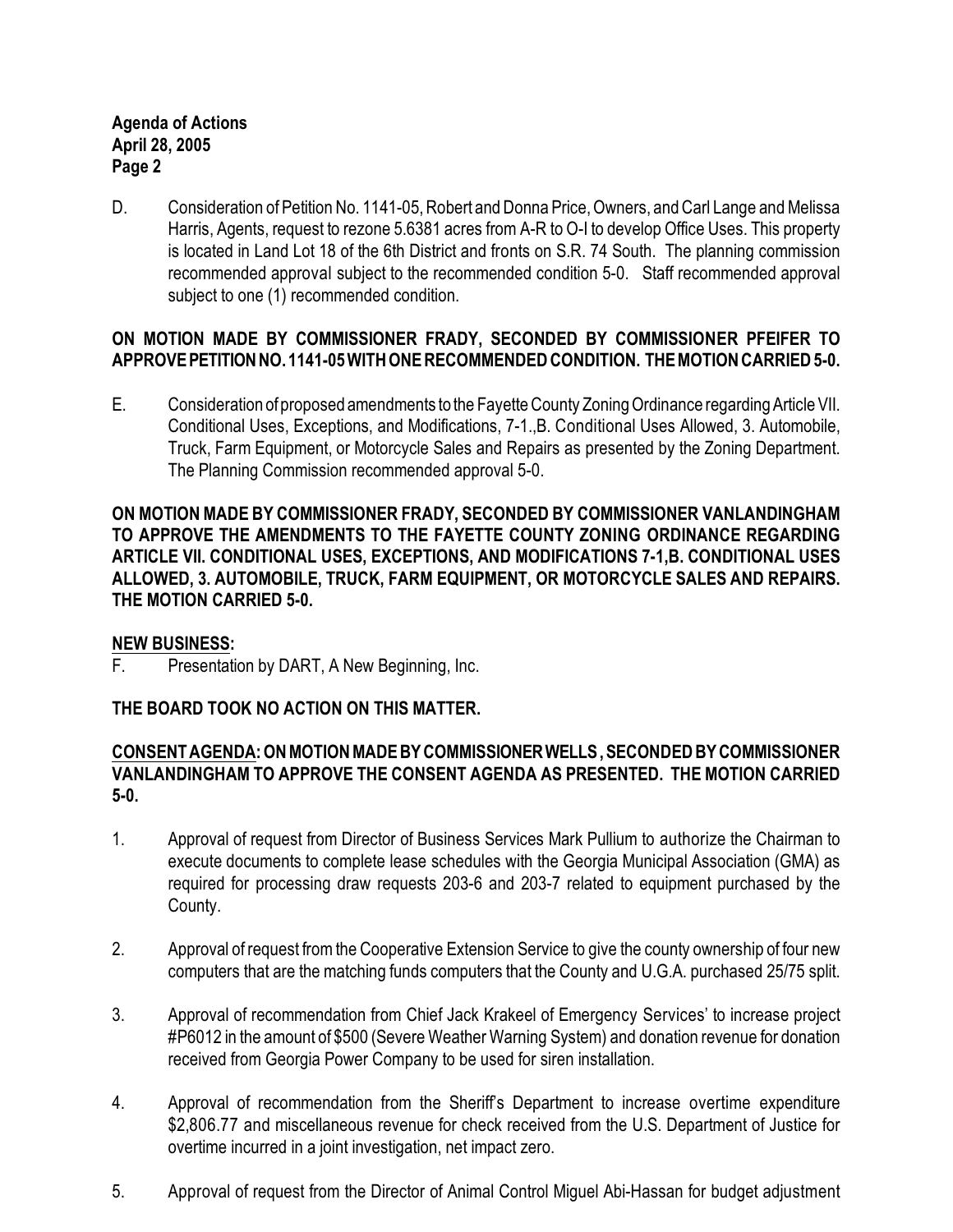#### **Agenda of Actions April 28, 2005 Page 3**

increasing animal Shelter's Building Maintenance Expenditure Account and Revenue Account for a \$5,000 donation from Fayette County Humane Society to purchase a Solartube.

- 6. Approval of Agreement with the City of Fayetteville for the County to provide Animal Control services for the City (new Agreement will replace existing one).
- 7. Approval ofminutes for Board ofCommissioners meetings held on March 24, 2005 and April 6, 2005.

#### **PUBLIC COMMENT:**

Members of the public are allowed up to five minutes each to address the Board on issues of concern other than those items which are on this evening's agenda.

**Denise Mask:** Denise Mask, 442 Kelly Road, Brooks commented on the amended noise ordinance.

**Greg Mask:** Greg Mask, 442 Kelly Road, Brooks commented on the amended noise ordinance.

**Andrew Matusek:** Andrew Matusek, Ebenezer Road commented on the amended noise ordinance.

**Roxanne Blessitt**: Roxanne Blessitt, 240 Marron Road, Fayetteville commented on the amended noise ordinance.

**Stephanie Higgin:** Stephanie Higgin,Old Norton Road, Fayetteville commented on her neighbors removal of trees. She said one of her neighbors built a shed and was unaware of the property line. She also expressed concern about an abandoned piece of property near her home.

**Toby Blanton:** Toby Blanton, 384 Kelly Road, Brooks commented on a motor cross track.

#### **STAFF REPORTS:**

**ANIMAL CONTROL AGREEMENT WITH THE TOWN OF WOOLSEY:** Attorney McNally asked for the Board's consideration in authorizing the Chairman to execute the Animal Control Agreement with the Town of Woolsey.

#### **ON MOTION MADE BY COMMISSIONER WELLS, SECONDED BY COMMISSIONER FRADY TO AUTHORIZE THE CHAIRMAN TO EXECUTETHEANIMAL CONTROL AGREEMENT WITH THE TOWN OF WOOLSEY. THE MOTION CARRIED 5-0.**

**ANIMAL CONTROL AGREEMENT WITH THE CITY OF PEACHTREE CITY:** Attorney McNally asked for the Board's consideration in authorizing the Chairman to execute the Animal Control Agreement with the City of Peachtree City.

**ON MOTION MADE BY COMMISSIONER WELLS, SECONDED BY COMMISSIONER FRADY TO AUTHORIZE THE CHAIRMAN TO EXECUTE THE ANIMAL CONTROL AGREEMENT WITH THE CITY OF PEACHTREE CITY. THE MOTION CARRIED 5-0.**

**EXECUTIVE SESSION:** Attorney McNally requested an executive session to discuss one legal item.